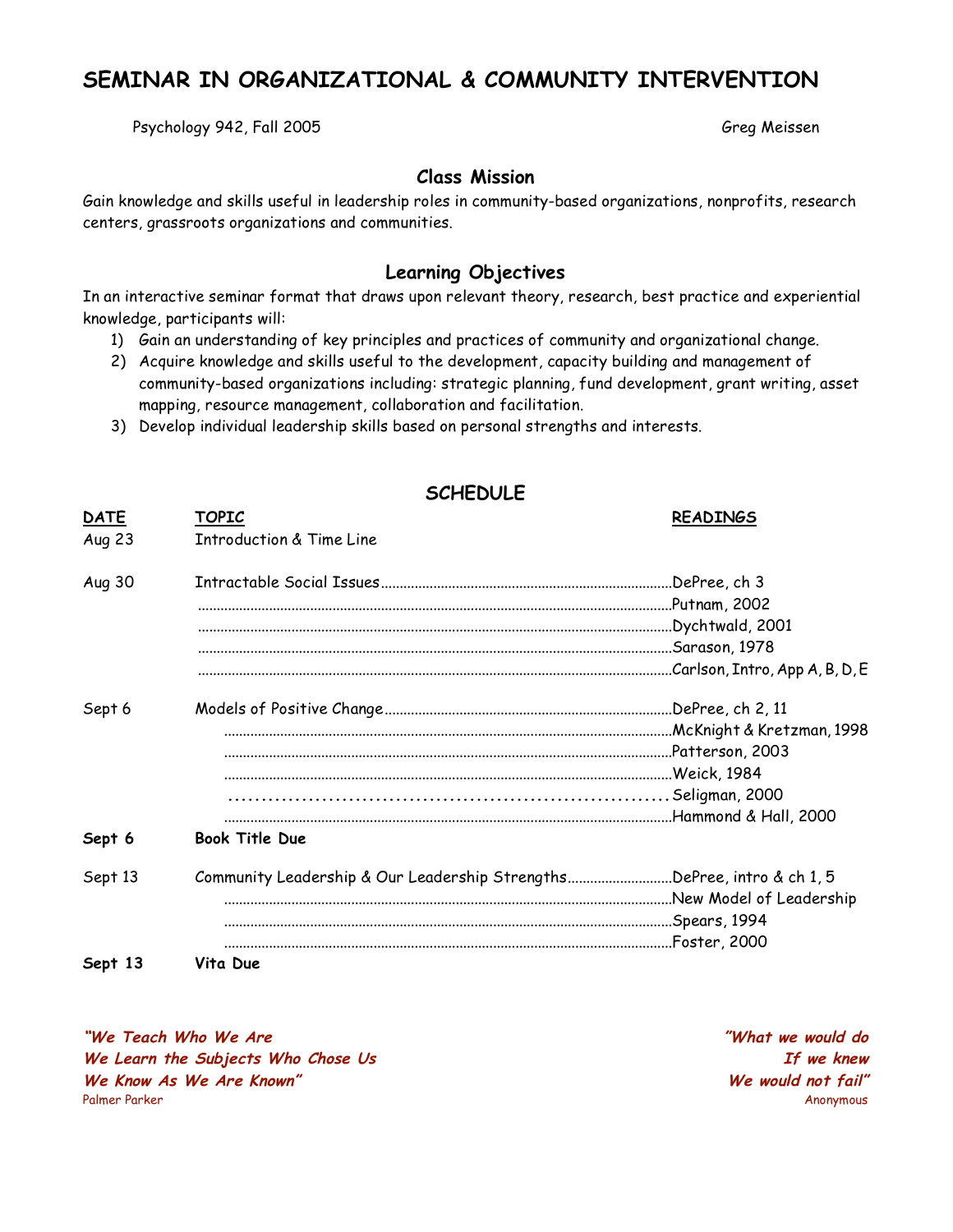| Sept 20                        |                                                                                        |  |  |
|--------------------------------|----------------------------------------------------------------------------------------|--|--|
| Sept 20                        | Grant "Request for Proposal" Due                                                       |  |  |
| Sept 27                        |                                                                                        |  |  |
| Oct 4                          |                                                                                        |  |  |
| Oct 4                          | Cover Letter and 2 Page Overview Due                                                   |  |  |
| Oct 11                         |                                                                                        |  |  |
| Oct 11                         | Need Statement Due & Organizational Background Due                                     |  |  |
| Oct 18                         | Fall Break - No Class                                                                  |  |  |
| Oct 25<br>Oct 25               | Logic Model Due & Evaluation Plan Due                                                  |  |  |
| Nov 1<br>Nov 1                 | Learning Styles Report Due                                                             |  |  |
| Nov 8<br>Nov 8                 | Strategic Plan Due                                                                     |  |  |
| <b>Nov 15</b><br><b>Nov 15</b> | Building Social Capital and Community Consensus<br>Budget & Budget Narrative Due       |  |  |
| <b>Nov 22</b><br><b>Nov 22</b> | <b>Book Abstract Due</b>                                                               |  |  |
| <b>Nov 29</b>                  |                                                                                        |  |  |
| Dec 6                          | Putting it all together: Vision Driven Community Initiatives Carlson, ch 10, 11, App C |  |  |
| Dec 13                         | GRANT APPLICATION DUE & FINAL EXAM 3:00 - 5:00 PM                                      |  |  |

#### **TEXTS:**

DePree, M. (1997). Leading without power: Finding hope in serving community. San Francisco: Jossey-Bass.

Carlson, M. (2002). Winning grants step by step. San Francisco: Jossey-Bass.

**"Think Globally, Act Locally "Blame No One, Think Scientifically, Behave Practically" Do Something"**<br>Tom Wolff & Others **Annella Communisty Communisty** Tom Wolff & Others